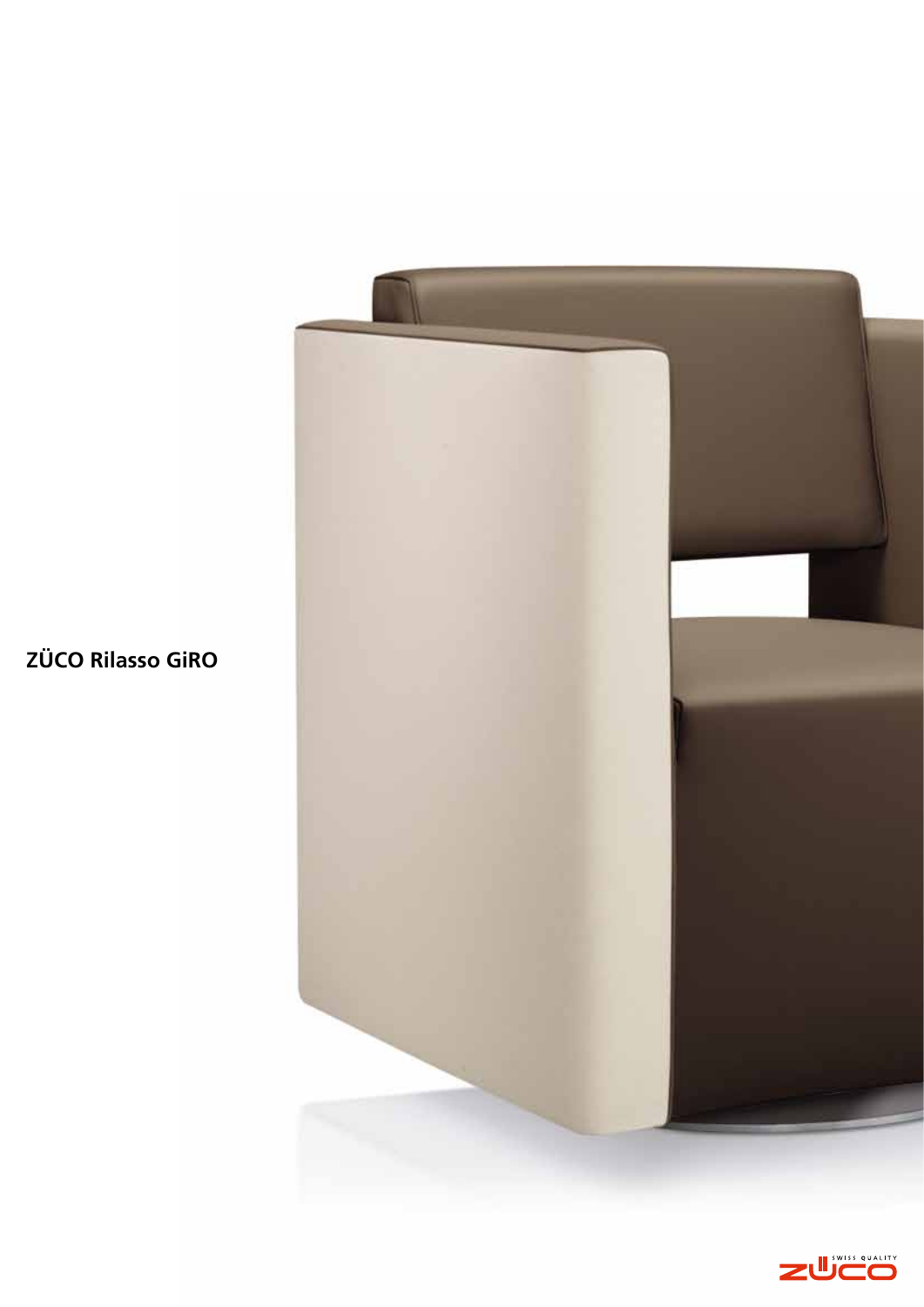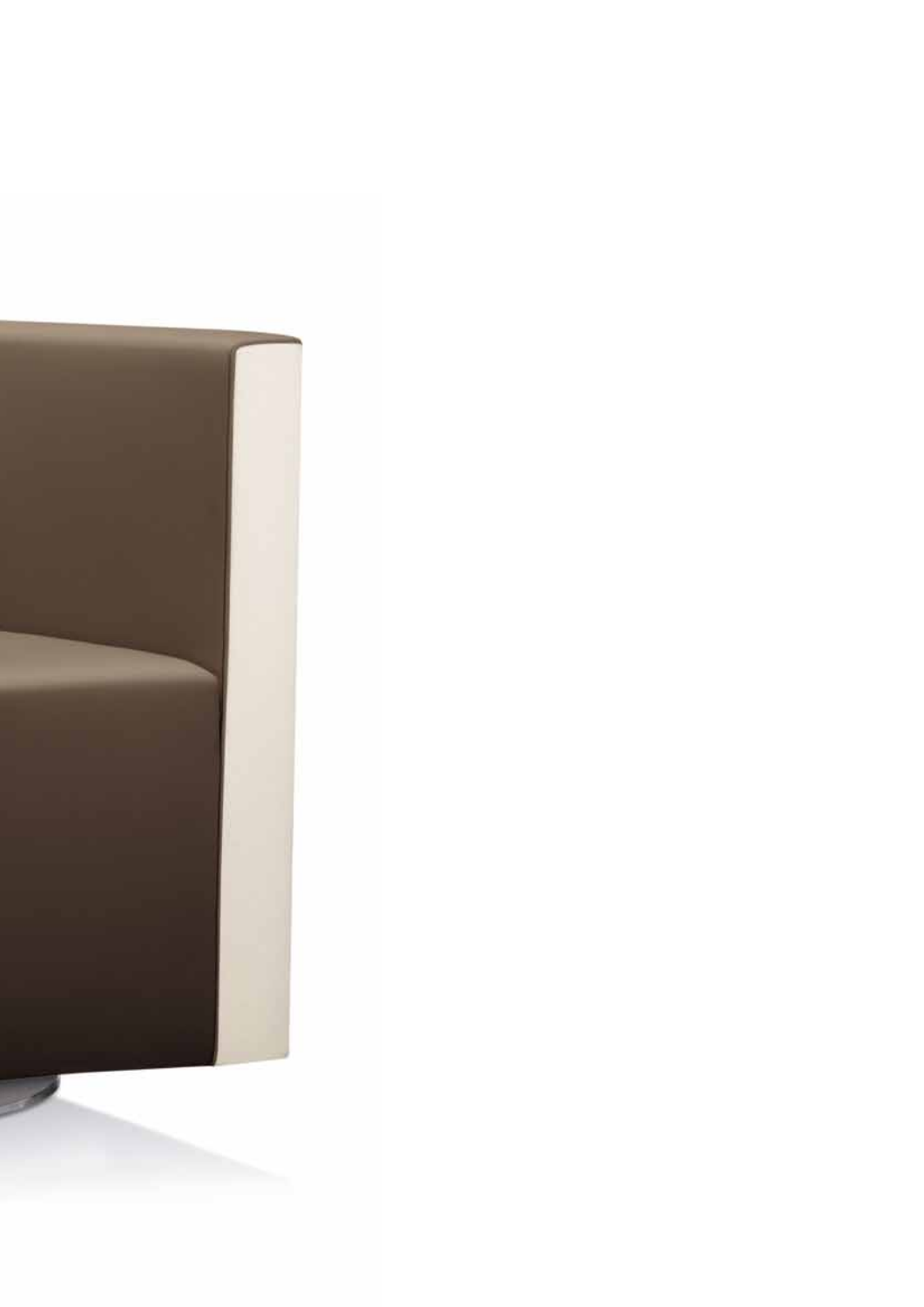

**Geniessen statt warten. Züco Rilasso GiRO schafft zugleich Raum für Kommunikationszonen und Ruhebereiche. Denn er lässt sich ganz nach Bedarf immer wieder neu kombinieren. Ob als Solist oder komplette Einheit: Die gradlinige, streng kubische Gestaltung fördert Kommunikation und Wohlbefinden. Erfolgsfaktoren moderner Unternehmen. N'attendez plus. Profitez. Züco Rilasso GiRO permet de créer en même temps des espaces de communication et de détente. Car il se laisse combiner au gré de vos besoin. En solo ou intégré dans un ensemble: son design strict, cubique et marqué par des lignes claires favorise la communication et le bien-être. Et ces facteurs sont indissociables du succès d'une entreprise moderne. Enjoy the time you spend waiting. Züco's Rilasso GiRO is equally at home in communication zones and private areas. After all, it can be combined in whatever way you want. On its own or as part of a complete unit, its linear, austerely cubic styling encourages communication and well-being – two key factors in the success of modern businesses.**

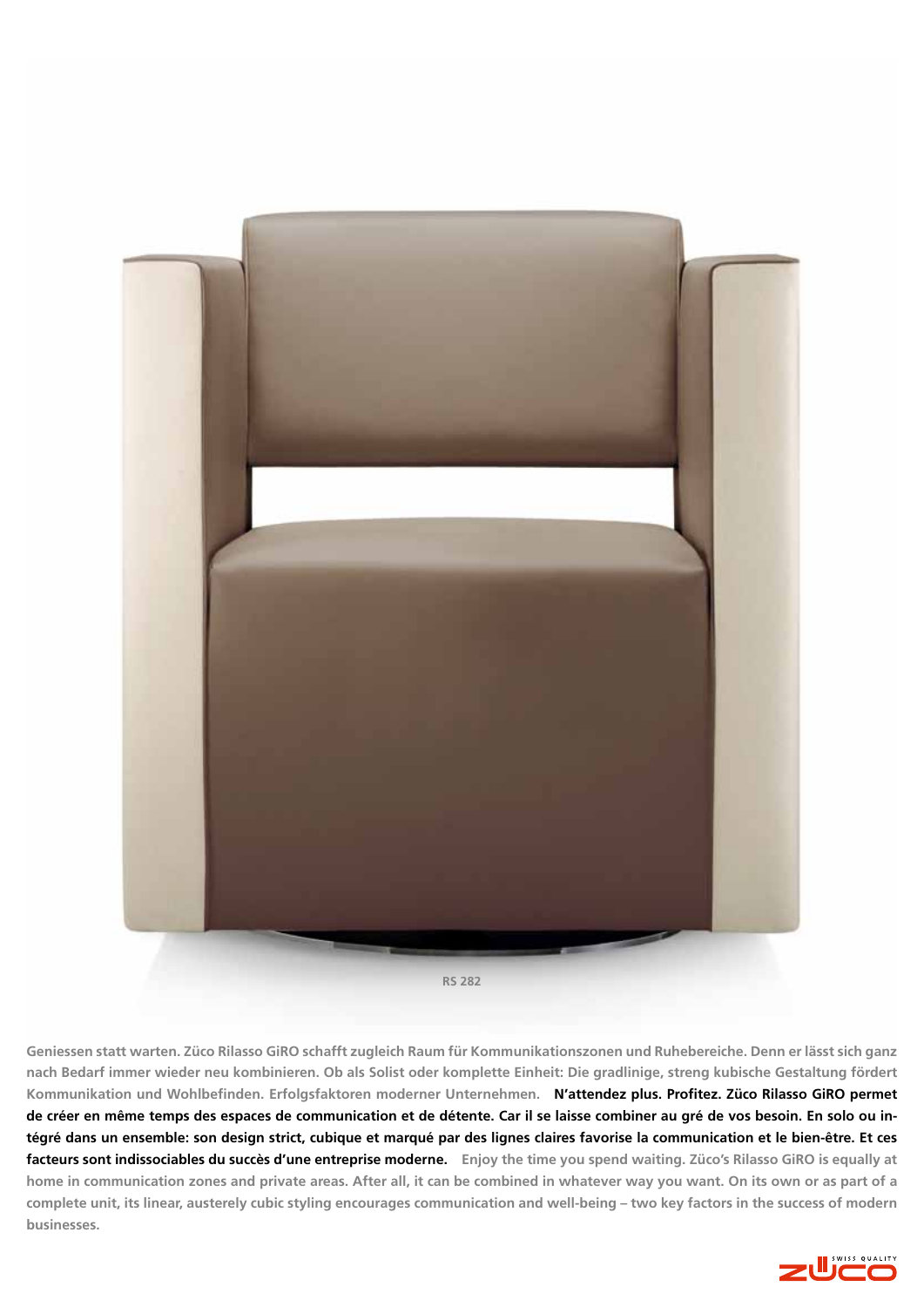

**Die Rückenlehne setzt sich vom Seitenteil in der Höhe ab, zu Gunsten eines besseren Sitzkomforts. Le dossier se détache de l'élément latéral par sa hauteur, permettant ainsi au siège de gagner en confort. For greater comfort, the backrest is slightly higher than the sides of the chair.**



**Zwischen Armlehne und Sitz sind durch Materialmix klare, saubere Abgrenzungen möglich. Un jeu de matières permet de délimiter clairement la zone des accoudoirs et celle de l'assise. The mix of materials allows a clear distinction between the armrests and the seat.**



**Die Armlehne bietet optimalen Komfort für entspanntes Sitzen. Les accoudoirs offrent un confort optimal pour une position assise détendue. The armrests offer maximum comfort so you can relax while sitting.**

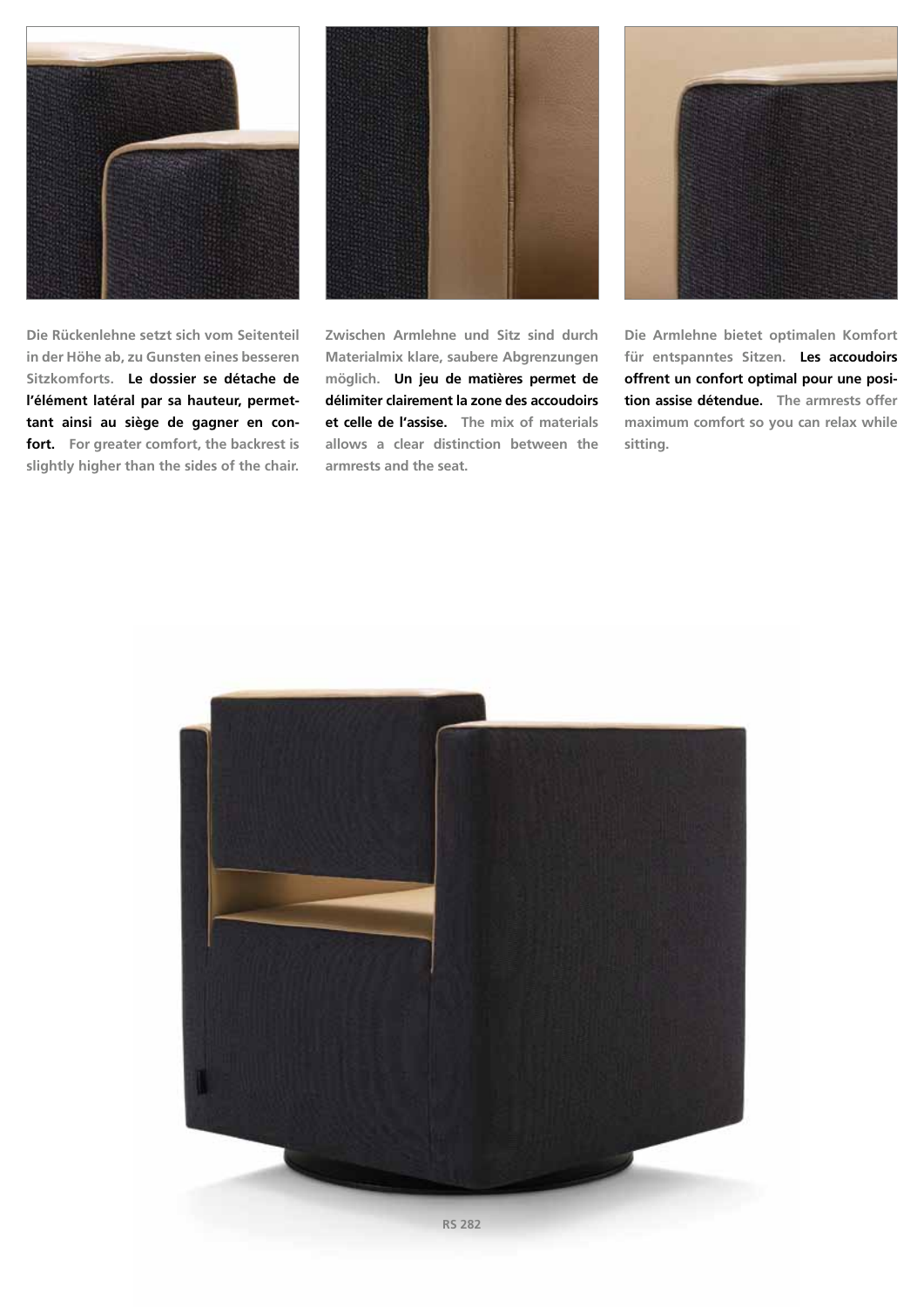

**RS 288**

**Die Züco Rilasso GiRO Linie gibt es als Solitär oder als zweisitziges Sofa. Markantes Gestaltungselement ist neben der kubischen Form das Materialspiel zwischen dem Bezugsstoff. Optisch im Vordergrund steht die Kedernaht. Eine verarbeitungstechnische Herausforderung. Punktgenau auf der Kante und dadurch fast schon grafisches Erkennungszeichen. La ligne de Züco Rilasso GiRO existe en version fauteuil ou canapé 2 places. À côté de la forme cubique, l'autre élément caractéristique est constitué par le jeu des matières du tissu de revêtement. La couture du passepoil est un véritable point de mire. Et représente un réel défi en matière de finition. Le passepoil, directement cousu sur les arêtes, viendrait presque à constituer un signe graphique distinctif de ce siège. Züco's Rilasso is available as an individual chair or two-seater sofa. In addition to its cubic design, its most striking feature is the two-tone colour scheme inside and on the side cushions. The welted seam is particularly prominent. Lying exactly on the edge, this intricate touch which poses a considerable challenge during manufacturing is almost the visual hallmark of the chair.**

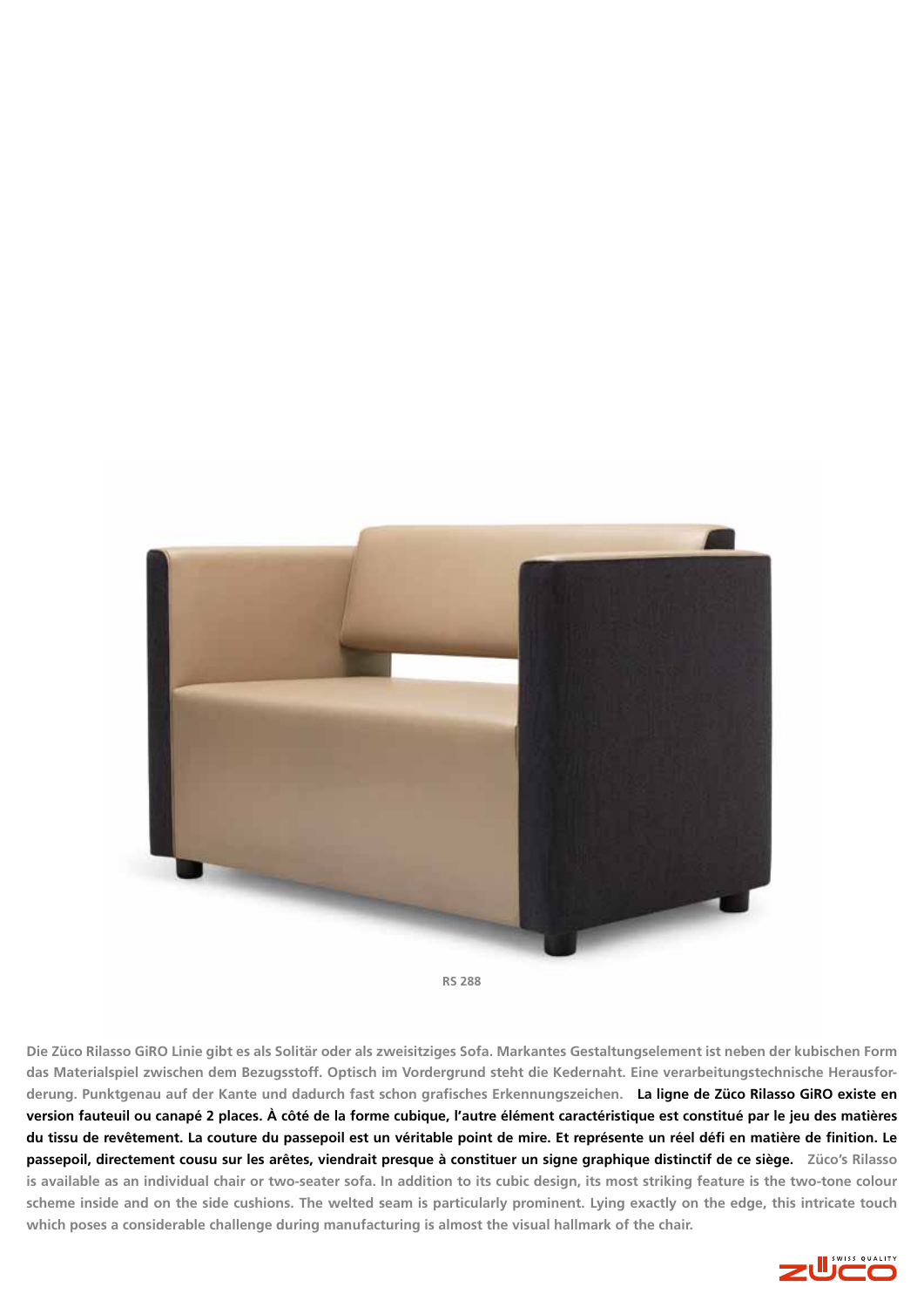

**Züco Rilasso GiRO ist die schlichte Reduktion auf das Wesentliche. Denn weniger war schon öfters mehr. Mehr Charakter mit Sicherheit. Züco Rilasso GiRO, une manière élégante de tout réduire à l'essentiel! Car parfois, moins c'est en réalité plus. Plus de caractère, assurément. Züco Rilasso GiRO focuses only on what is essential. After all, less is often more, and this is certainly the case when it comes to character.**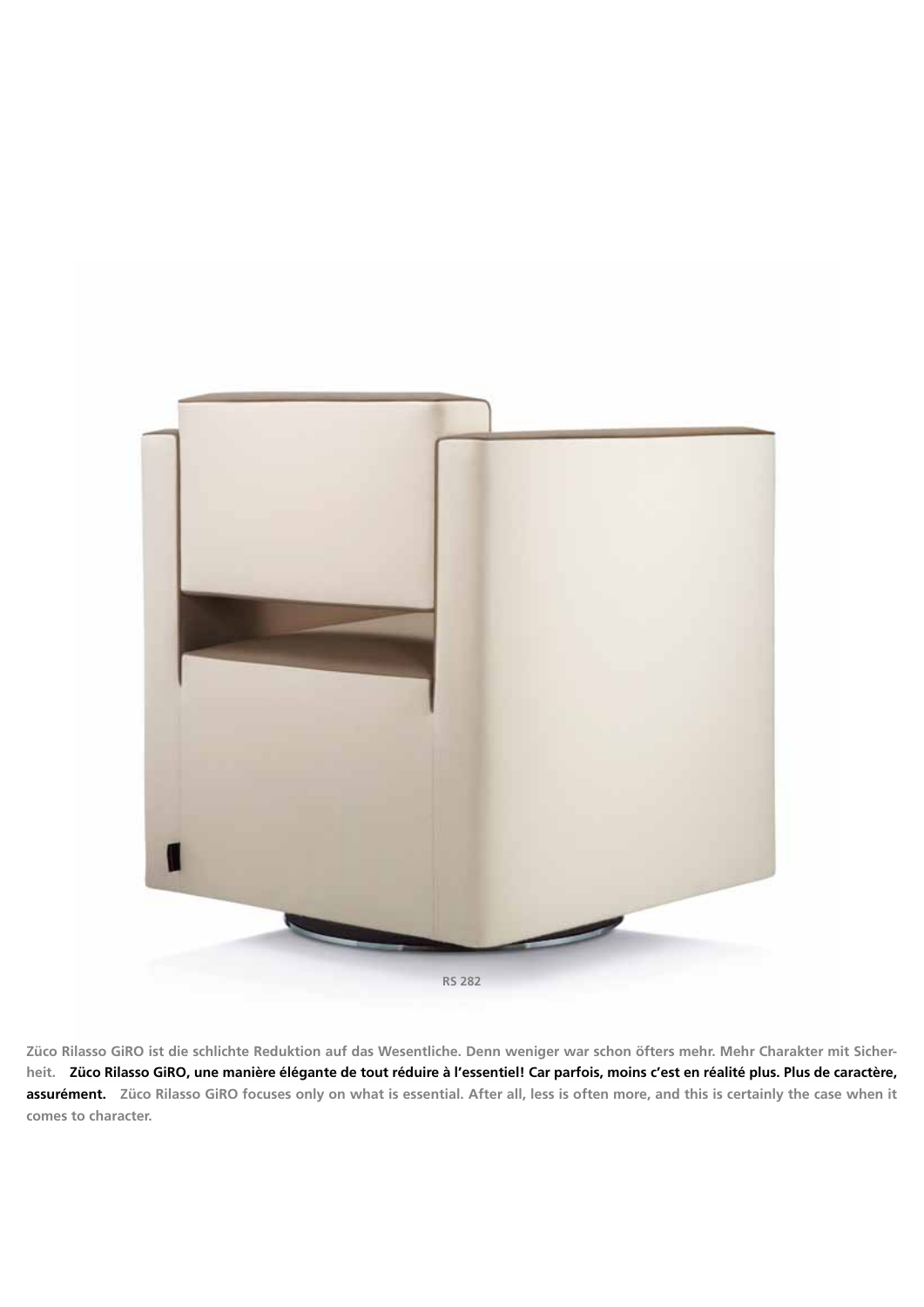## **Kombinationsbeispiele Exemples de combinaisons Example combinations**

| Lavalina SK5<br>29.41 | Arco<br>88.43 | SK4 |
|-----------------------|---------------|-----|
|                       |               |     |
| Lavalina SK5<br>29.22 | Arco<br>88.22 | SK4 |
|                       |               |     |
| Lavalina SK5<br>29.14 | Arco<br>88.16 | SK4 |

| Lavalina SK5 Arco<br>29.52 | 88.53 | SK4 |
|----------------------------|-------|-----|
|                            |       |     |
| Lavalina SK5 Arco<br>29.36 | 88.36 | SK4 |
|                            |       |     |

**Lavalina** SK5 29.62 **Arco** SK4 88.53

43

 $\overline{z}$ 

66

52



**Lavalina** SK5 29.33 **Arco** SK4 88.22

| 110 |   |  |
|-----|---|--|
| 129 | r |  |
|     |   |  |





52

77

71

35

**RS 282**

**RS 282**

**RS 288**

35

**RS 288**